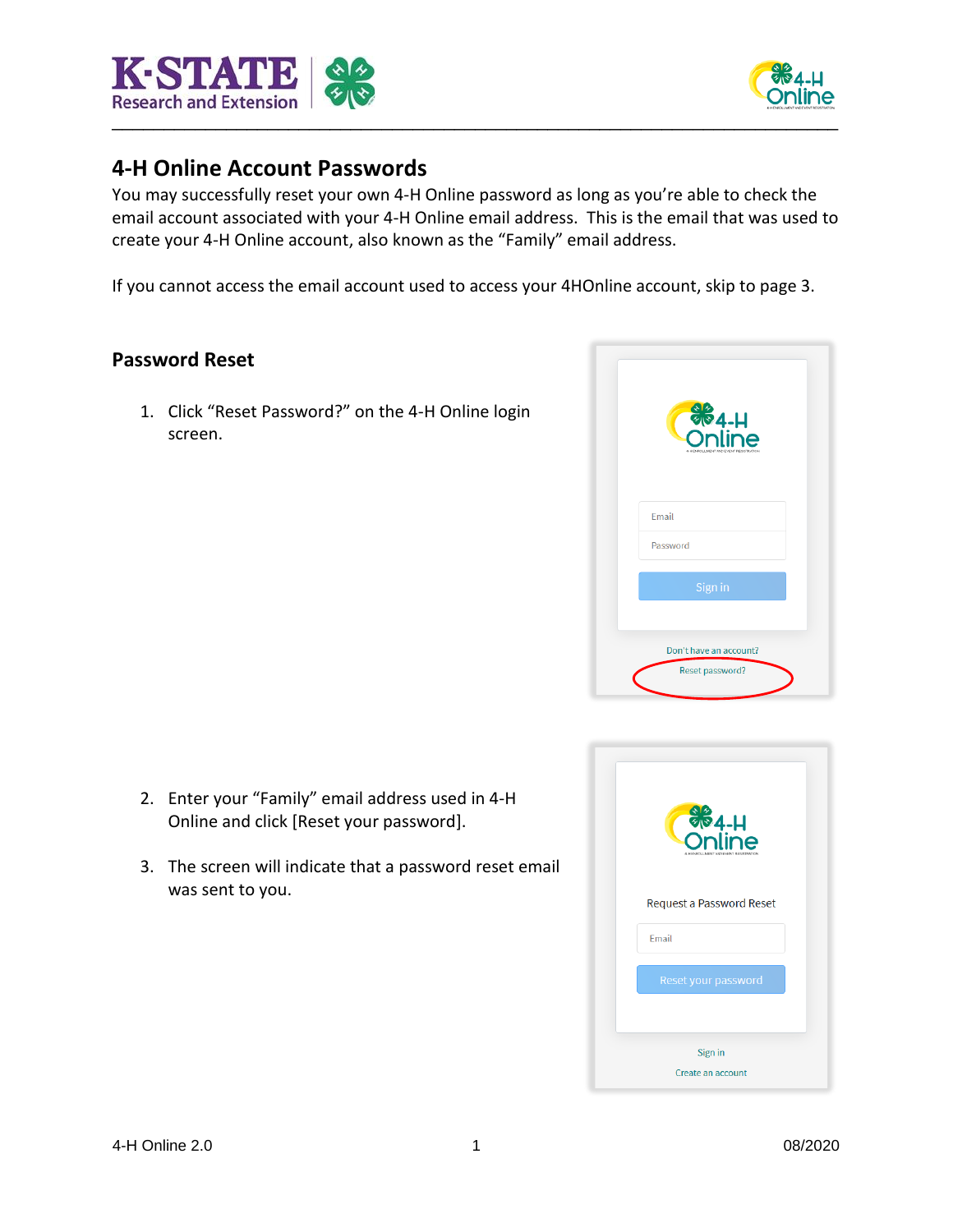



- 4. Check your email account for the password reset email sent from 4-H Online.
- 5. Click on [Reset Password] on the email message.



- 6. Create and confirm the new password, then click [Change Password].
- 7. You may now login with your new password!
- 8. Please take record of your family's 4-H Online email and password for future use. This login is used for:
	- Making changes to your contact information
	- Adding or changing a member projects/club
	- Updating a member's health information or emergency contact
	- Adding more family members
	- Registering for some 4-H events
	- Enrolling and Reenrolling in 4-H
	- YQCA login

| <b>8</b> 4-H<br>4-H ENROLL MENT AND EVENT REGISTRATION |
|--------------------------------------------------------|
| Change Your Password                                   |
| ,,,,,,,                                                |
|                                                        |
| <b>Change Password</b>                                 |